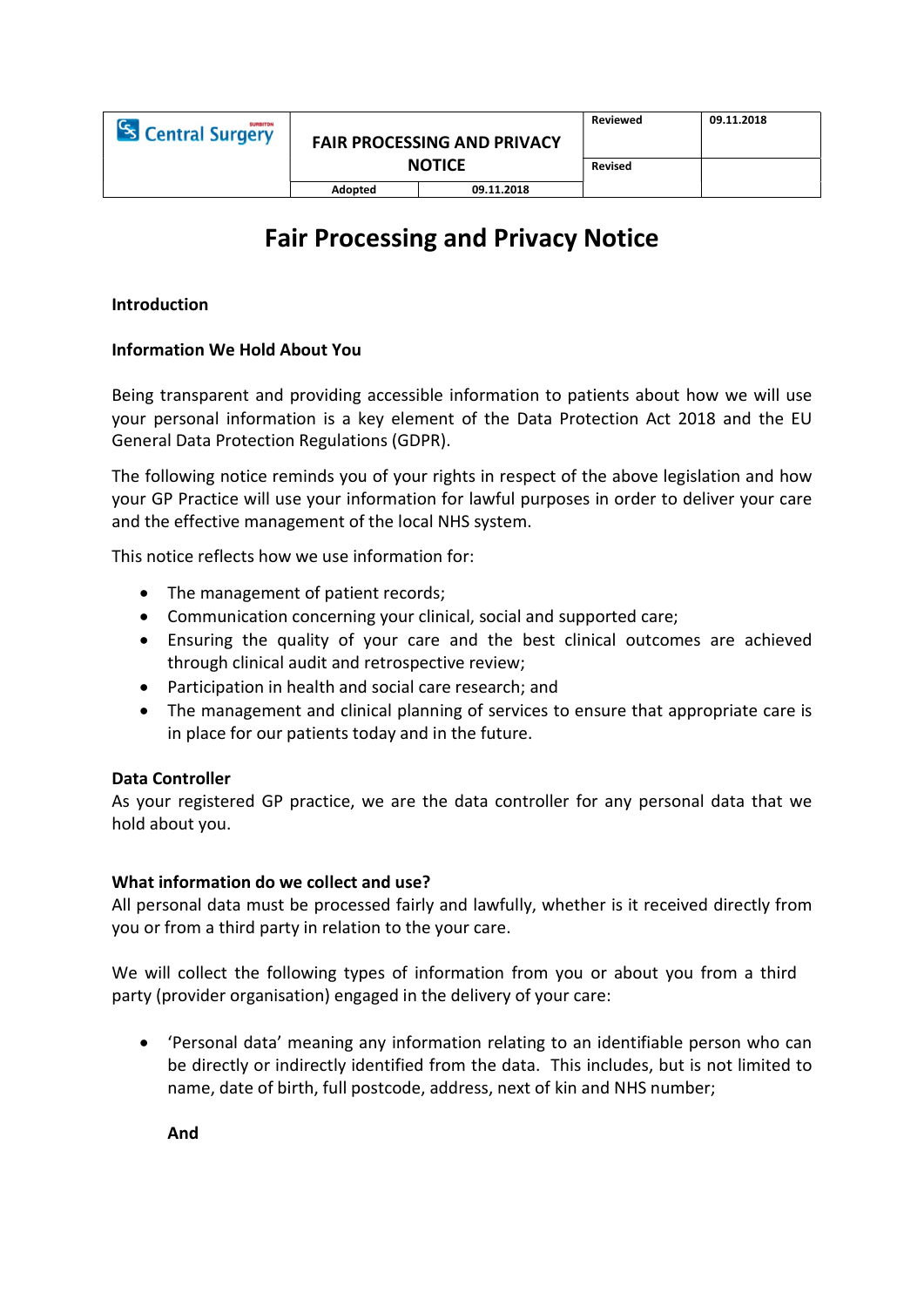'Special category / sensitive data' such as medical history including details of appointments and contact with you, medication, emergency appointments and admissions, clinical notes, treatments, results of investigations, supportive care arrangements, social care status, race, ethnic origin, genetics and sexual orientation.

Your healthcare records contain information about your health and any treatment or care you have received previously (e.g. from an acute hospital, GP surgery, community care provider, mental health care provider, walk-in centre, social services). These records may be electronic, a paper record or a mixture of both. We use a combination of technologies and working practices to ensure that we keep your information secure and confidential.

## Why do we collect this information?

The NHS Act 2006 and the Health and Social Care Act 2012 invests statutory functions on GP Practices to promote and provide the health service in England, improve quality of services, reduce inequalities, conduct research, review performance of services and deliver education and training. To do this we will need to process your information in accordance with current data protection legislation to:

- Protect your vital interests;
- Pursue our legitimate interests as a provider of medical care, particularly where the individual is a child or a vulnerable adult;
- Perform tasks in the public's interest;
- Deliver preventative medicine, medical diagnosis, medical research; and
- Manage the health and social care system and services.

## How is the information collected?

Your information will be collected either electronically using secure NHS Mail or a secure electronic transferred over an NHS encrypted network connection. In addition physical information will be sent to your practice. This information will be retained within your GP's electronic patient record or within your physical medical records.

## Who will we share your information with?

In order to deliver and coordinate your health and social care, we may share information with the following organisations:

- Local GP Practices in order to deliver extended primary care services
- NHS (eg Kingston Hospital, Out of Hours Service, Kingston CCG (Clinical Commissioning Group)
- 111 and Out of Hours Service
- Local Social Services and Community Care services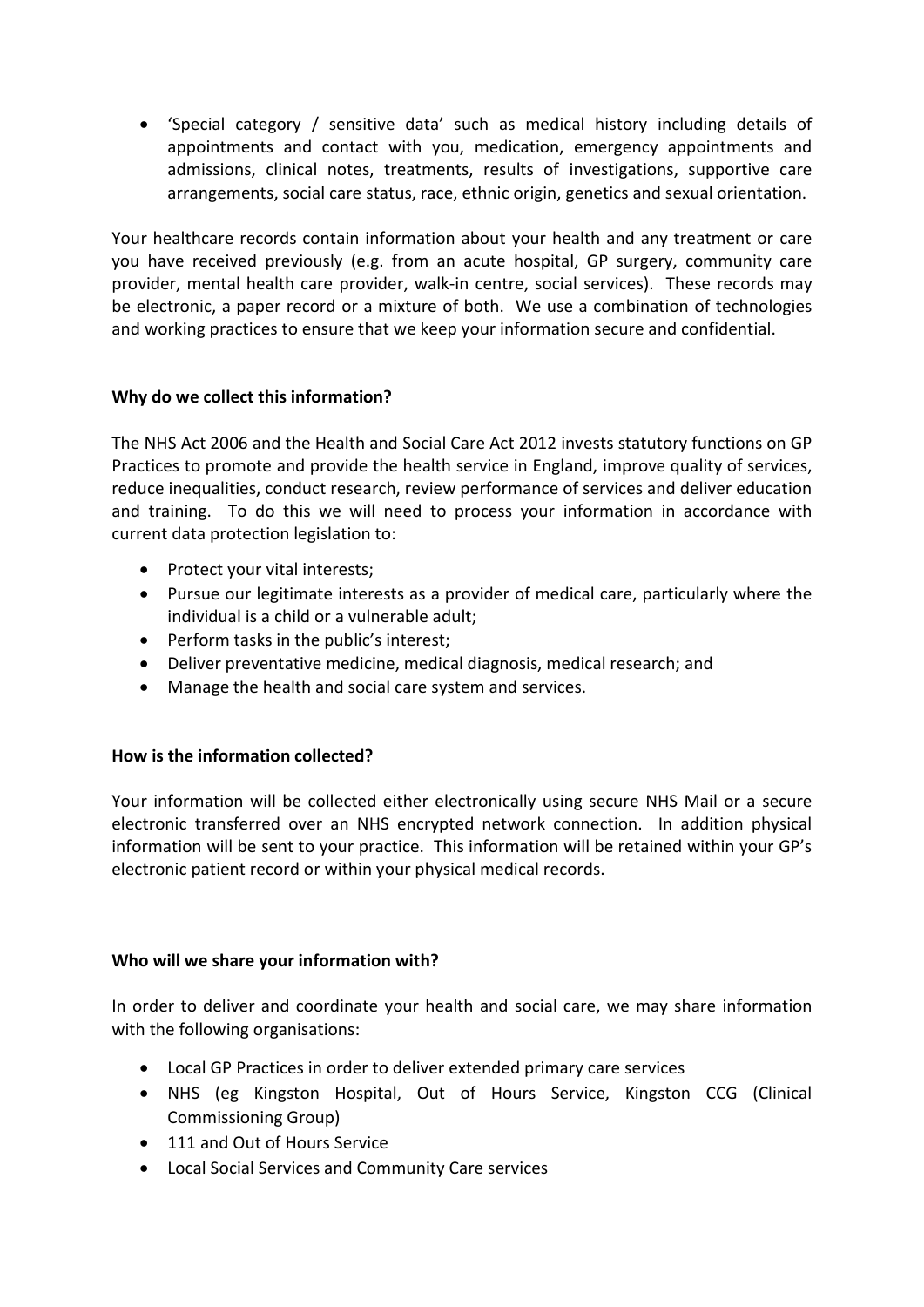- Voluntary Support Organisations commissioned to provide services by Kingston CCG (Clinical Commissioning Group)
- Your information will only be shared if it is appropriate for the provision of your care or required to satisfy our statutory function and legal obligations.

Your information will not be transferred outside of the European Union.

Whilst we might share your information with the above organisations, we may also receive information from them to ensure that your medical records are kept up to date and so that your GP can provide the appropriate care.

In addition we receive data from NHS Digital (as directed by the Department of Health) such as the uptake of flu vaccinations and disease prevalence in order to assist us to improve "out of hospital care".

## How do we maintain the confidentiality of your records?

We are committed to protecting your privacy and will only use information that has been collected lawfully. Every member of staff who works for an NHS organisation has a legal obligation to keep information about you confidential. We maintain our duty of confidentiality by conducting annual training and awareness, ensuring access to personal data is limited to the appropriate staff and information is only shared with organisations and individuals that have a legitimate and legal basis for access.

Information is not held for longer than is necessary. We will hold your information in accordance with the Records Management Code of Practice for Health and Social Care 2016.

#### Consent and Objections

#### Do I need to give my consent?

The GDPR sets a high standard for consent. Consent means offering people genuine choice and control over how their data is used. When consent is used properly, it helps you build trust and enhance your reputation. However consent is only one potential lawful basis for processing information. Therefore your GP practice may not need to seek your explicit consent for every instance of processing and sharing your information, on the condition that the processing is carried out in accordance with this notice. Your GP Practice will contact you if they are required to share your information for any other purpose which is not mentioned within this notice. Your consent will be documented within your electronic patient record.

## What will happen if I withhold my consent or raise an objection?

You have the right to write to withdraw your consent to any time for any particular instance of processing, provided consent is the legal basis for the processing. Please contact your GP Practice for further information and to raise your objection.

#### Health Risk Screening / Risk Stratification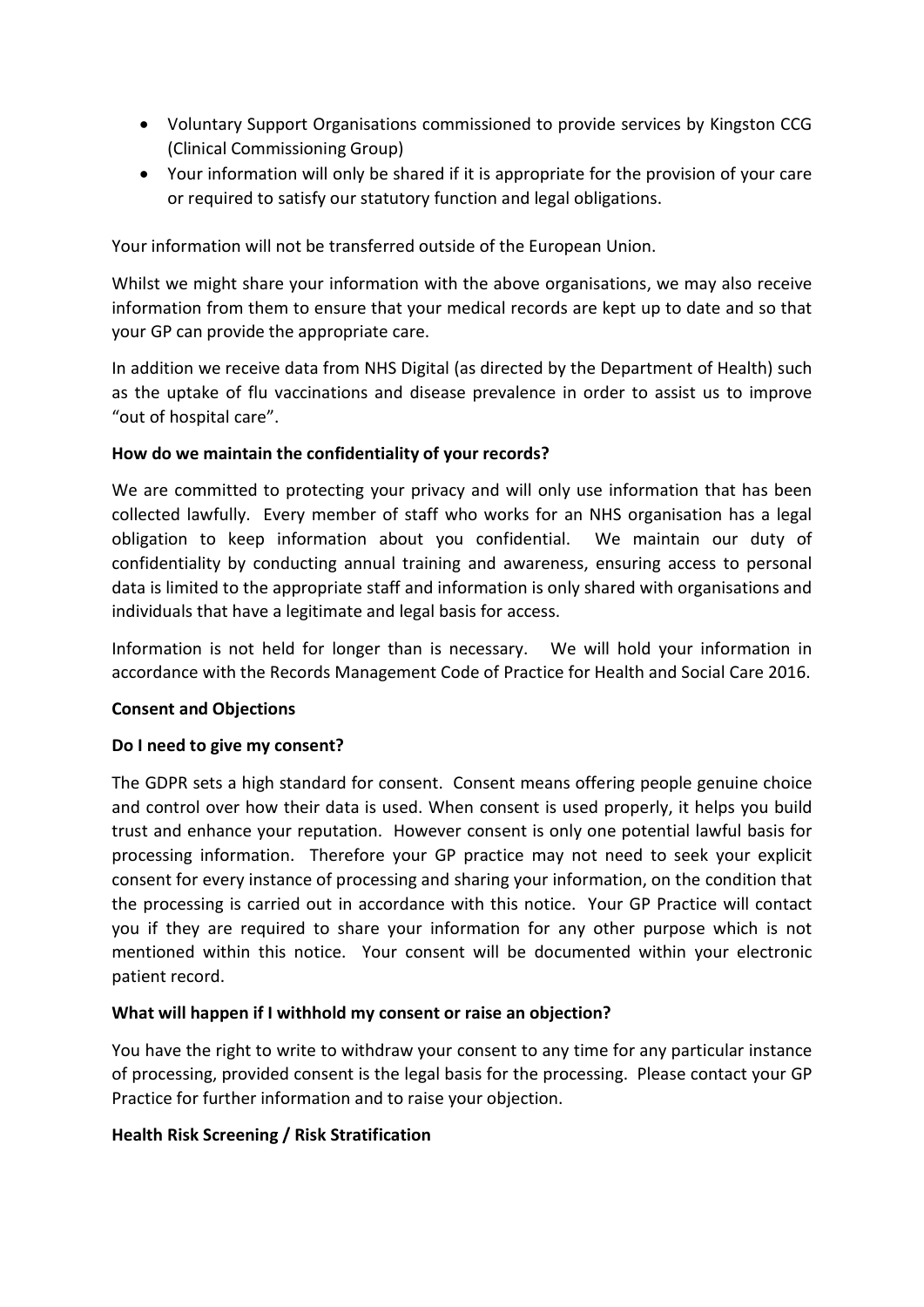Health Risk Screening or Risk Stratification is a process that helps your GP to determine whether you are at risk of an unplanned admission or deterioration in health. By using selected information such as age, gender, NHS number, diagnosis, existing long term condition(s), medication history, patterns of hospital attendances, admissions and periods of access to community care your GP will be able to judge if you are likely to need more support and care from time to time, or if the right services are in place to support the local population's needs.

To summarise Risk Stratification is used in the NHS to:

- Help decide if a patient is at a greater risk of suffering from a particular condition;
- Prevent an emergency admission;
- Identify if a patient needs medical help to prevent a health condition from getting worse; and/or
- Review and amend provision of current health and social care services.

Your GP will use computer based algorithms or calculations to identify their registered patients who are at most risk, with support from the local Commissioning Support Unit and/or a third party accredited Risk Stratification provider. The risk stratification contracts are arranged by your local CCG in accordance with the current Section 251 Agreement. Neither the CSU nor your local CCG will at any time have access to your personal or confidential data. They will only act on behalf of your GP to organise the risk stratification service with appropriate contractual technical and security measures in place.

Your GP will routinely conduct the risk stratification process outside of your GP appointment. This process is conducted electronically and without human intervention. The resulting report is then reviewed by a multidisciplinary team of staff within the Practice. This may result in contact being made with you if alterations to the provision of your care are identified.

A Section 251 Agreement is where the Secretary of State for Health and Social Care has granted permission for personal data to be used for the purposes of risk stratification, in acknowledgement that it would overburden the NHS to conduct manual reviews of all patient registers held by individual providers.

As mentioned above, you have the right to object to your information being used in this way. However you should be aware that your objection may have a negative impact on the timely and proactive provision of your direct care. Please contact the Practice Manager to discuss how disclosure of your personal data can be limited.

## Sharing of Electronic Patient Records within the NHS

Electronic patient records are kept in most places where you receive healthcare. Our local electronic systems (such as SystmOne, EMIS and Eclipse) enables your record to be shared with organisations involved in your direct care, such as:

GP practices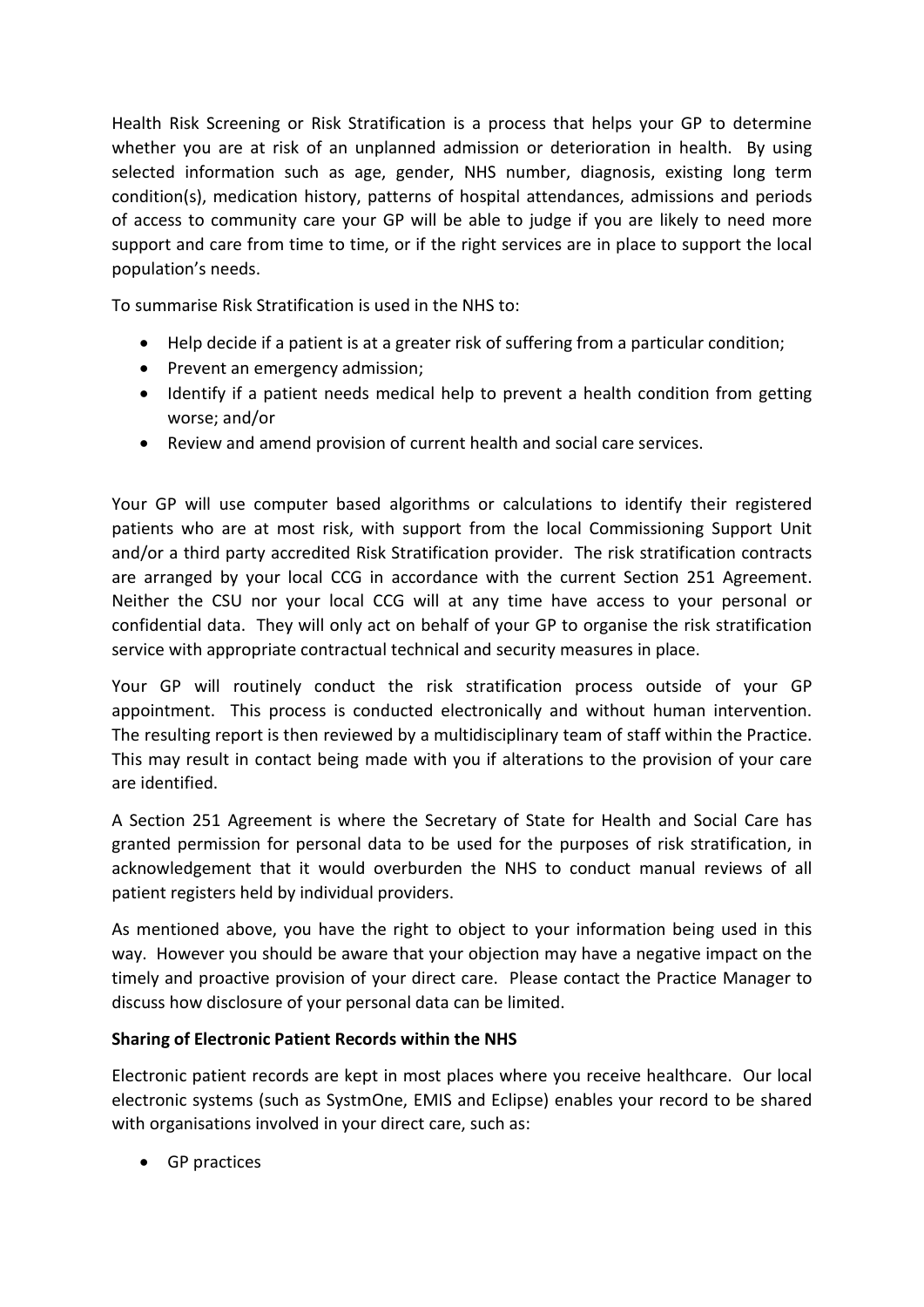- Community services such as district nurses, rehabilitation services, telehealth and out of hospital services.
- Child health services that undertake routine treatment or health screening
- Urgent care organisations, minor injury units or out of hours services
- Community hospitals
- Palliative care hospitals
- Care Homes
- Mental Health Trusts
- Hospitals
- Social Care organisations
- **•** Pharmacies

In addition, NHS England have implemented the Summary Care Record, which contains information including medication you are taking and any bad reactions to medication that you have had in the past.

In most cases, particularly for patients with complex conditions and care arrangements, the shared electronic health record plays a vital role in delivering the best care and a coordinated response, taking into account all aspects of a person's physical and mental health. Many patients are understandably not able to provide a full account of their care, or may not be in a position to do so. The shared record means patients do not have to repeat their medical history at every care setting.

Your record will be automatically setup to be shared with the organisations listed above, however you have the right to ask your GP to disable this function or restrict access to specific elements of your record. This will mean that the information recorded by your GP will not be visible at any other care setting.

You can also reinstate your consent at any time by giving your permission to override your previous dissent.

## Invoice Validation

If you have received treatment within the NHS, the local Commissioning Support Unit (CSU) may require access to your personal information to determine which Clinical Commissioning Group is responsible for payment for the treatment or procedures you have received. Information such as your name, address, date of treatment and associated treatment code may be passed onto the CSU to enable them to process the bill. These details are held in a secure environment and kept confidential. This information is only used to validate invoices in accordance with the current Section 251 Agreement, and will not be shared for any further commissioning purposes.

## Your Right of Access to Your Records

The Data Protection Act and General Data Protection Regulations allows you to find out what information is held about you including information held within your medical records, either in electronic or physical format. This is known as the "right of subject access". If you